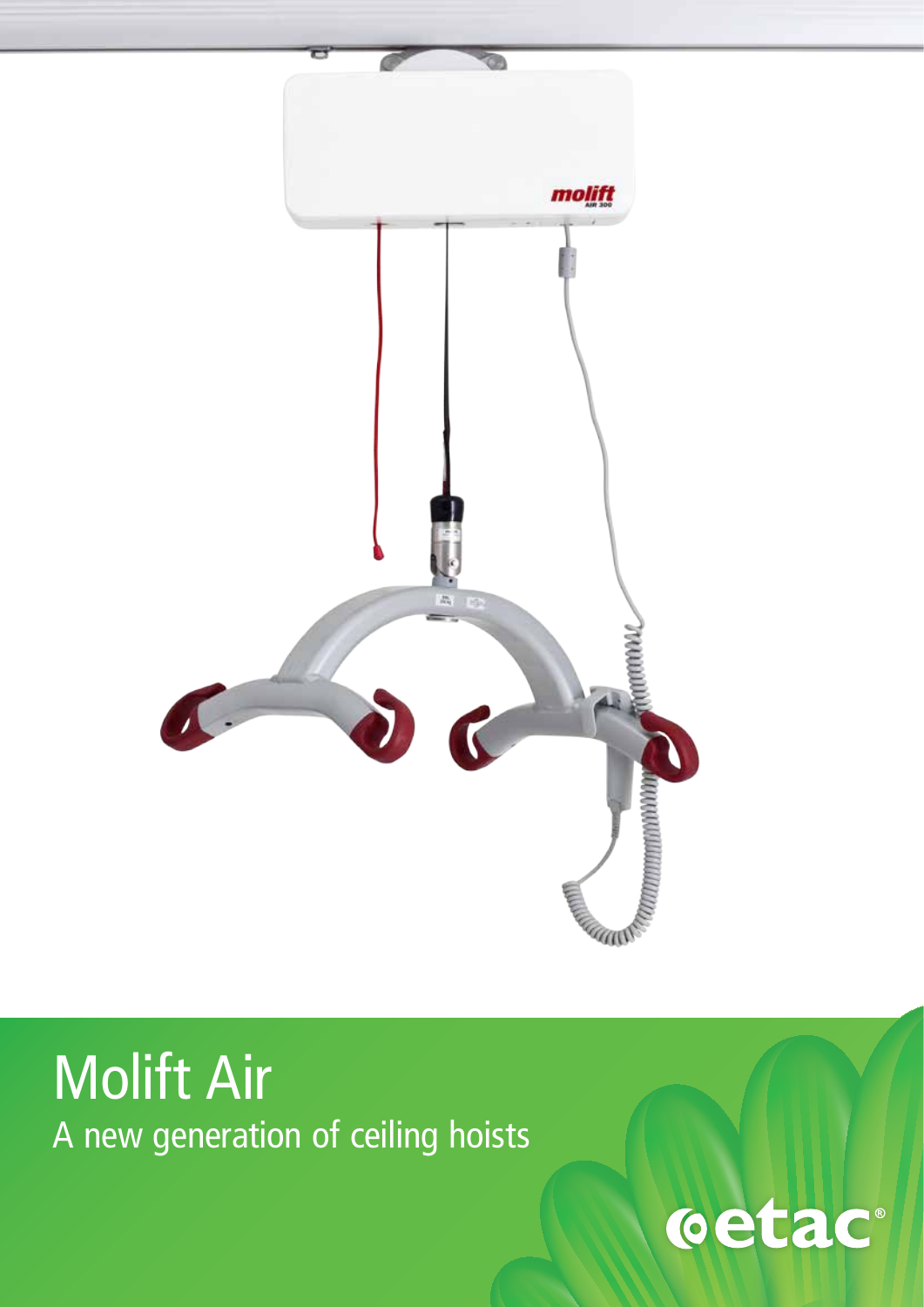

## Molift Air

## A new generation of ceiling hoists

The Molift Air is a strong and smooth ceiling hoist that enables patients to be transferred in a comfortable and safe way.





#### Functional and well designed

Molift Air is an innovative, functional and well-designed hoisting aid for disabled users. Combined with the Molift Rail System (MRS), Molift Air solves all hoisting situations in health care and other patient handling environments.

#### Light and flexible

Molift Air is a strong and smooth ceiling hoist suitable for sitting and horizontal transfers as well as standing and gait training situations together with the comprehensive accessory program from Molift. It is used with fixed ceiling rails, but can also be used for portable freestanding systems.

Due to a very low weight and the clever quick release coupling system, Molift Air is easy to handle during installation and servicing. Molift Air offers flexible solutions such as Remote Control, In-Rail-Charging (IRC) and possibilities for room-to-room transfer. Add to this the safety features, the large hoisting interval and the multiple suspension range. It is the complete solution in all health care segments.

#### **Description**

Item no. Description 25205 Molift Air 205 25300 Molift Air 300 26205 Molift Air 205 Propulsion 26300 Molift Air 300 Propulsion 27205 Molift Air 205 IRC 27300 Molift Air 300 IRC 28205 Molift Air 205 IRC Propulsion 28300 Molift Air 300 IRC Propulsion

**Safe Working Load** Molift Air 205: 205 kg (450 lbs) Molift Air 300: 300kg (660 lbs)

**Service Software** Service Tool 4 Included

**Weight of unit** 7.5 KG / 16.5 lbs 1.4 in/s 198 lbs load

**Battery charger** 100-240 V AC, 40-60 Hz

**Battery** 26.4 V NiMh 2.2 Ah

**Motor** 24 V DC 12 A

**Hoisting speed** 35mm/s 90kg load **Protection class** Handcontrol IPX4 Hoist motor IPX4

**Hoisting intervall** 3.0 m

**Emergency lowering** Mechanical and Electrical

**Emergency-stop** Reachable from floor with string Reset possible from floor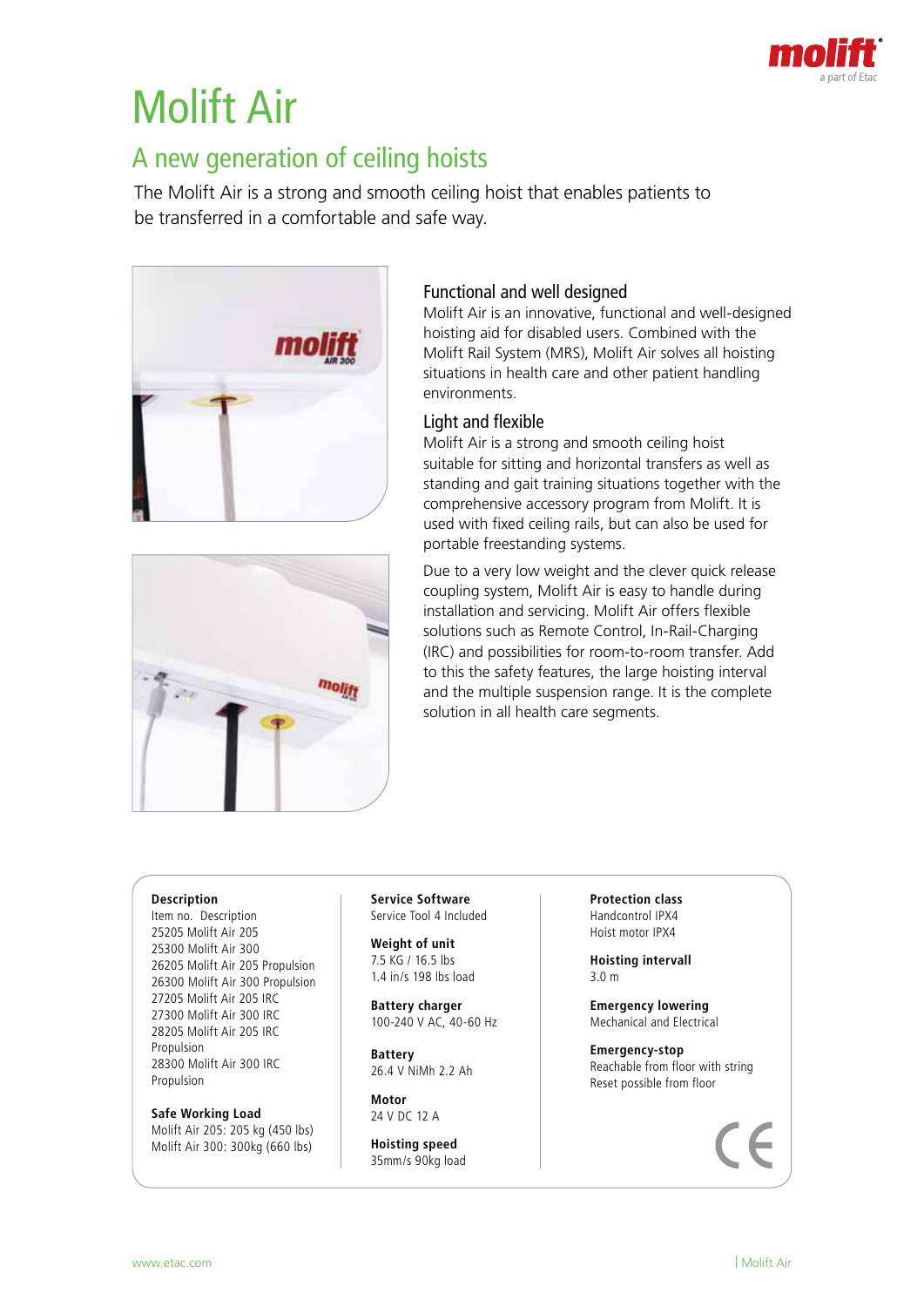

### Features





#### Mounting to rail

Quick release function without the need for tools makes service and maintenance that much easier.

#### Molift Service Tool Automatic service notification system determines when the hoister requires service

and maintenance.



Battery indicator On hand control and hoist motor.

Hand control Cable as standard. Remote control as option



Battery Charger Wall mounted charger or In-Rail-Charging (IRC).

#### Dimensions **Accessories**







#### **Molift Stretcher**

A user-friendly and flexible scoop stretcher for hospitals and institutions. Approved and compatible with X-Ray, CT-scan and MRI and works directly with Molift 4-point suspension. More information on page 42/43.

#### **Molift Fabric Stretcher**

A soft fabric stretcher for horizontal and lateral hoisting. Used in combination with Molift 8-point suspension. For more information, see page 44.

Driven horizontal transfer along rail.







#### **Suspensions** Multiple 2-point and 4 point alu--

**Propulsion Motor**

minium suspensions with Quick release coupling to hoisting strap.

#### **Weight scale**

The Molift Air scale is approved Class III and complies with all technical standards. It can also calculate BMI (Body Mass Index) with a simple touch.